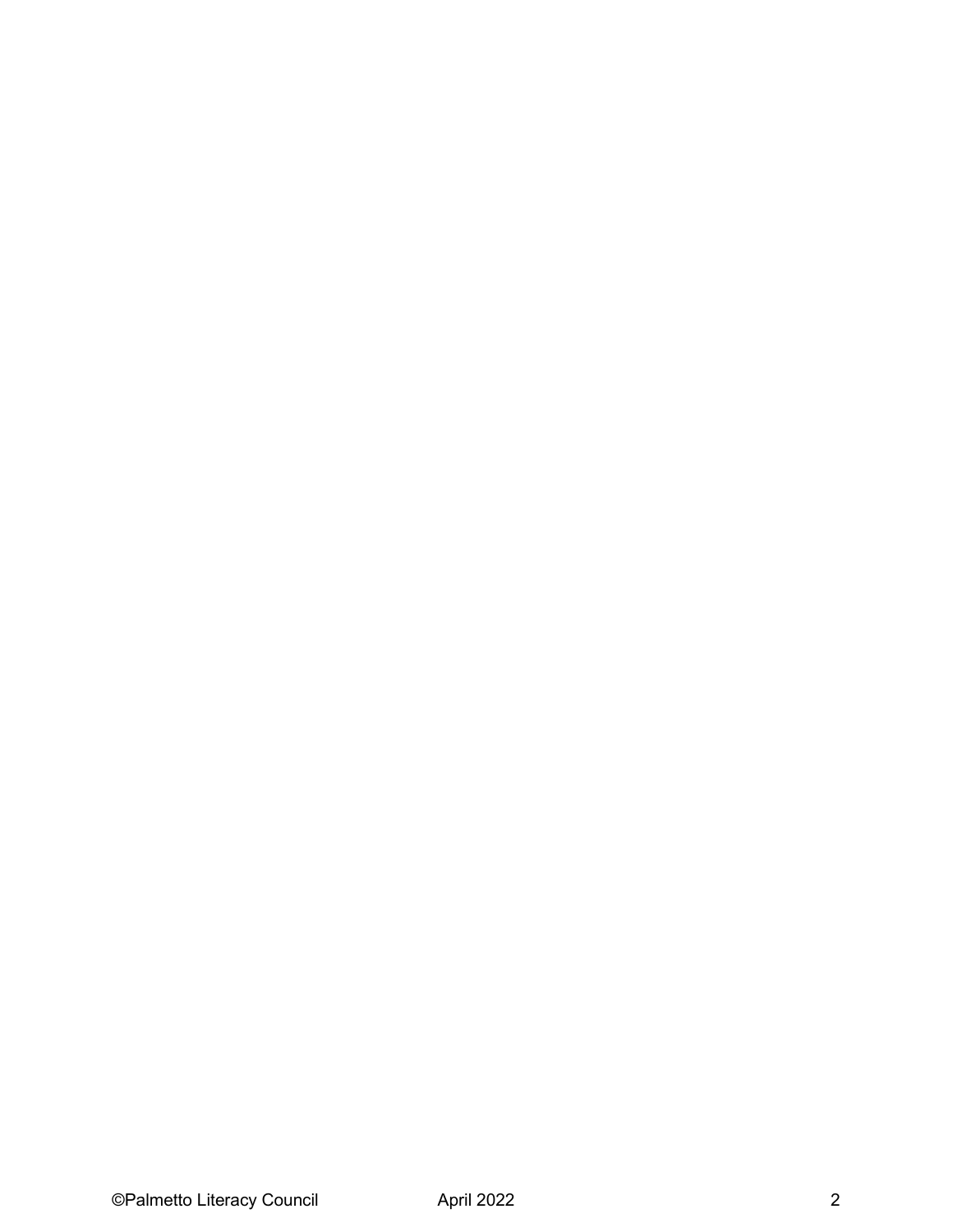

# **MISSION STATEMENT**

The Palmetto Literacy Council's mission is **to improve the literacy of youth and adults in our community by teaching/tutoring basic literacy skills for those who struggle with basic Reading, Writing and/or Math.**

# **VISION STATEMENT**

Palmetto Literacy Council **will produce higher literacy rates in Horry County and be the center of the community for literacy education and training.** 

# **VALUES**

**TRUST EXCELLENCE ACCOUNTABILITY COLLABORATION** HONESTY & INTEGRITY

# **PURPOSE STATEMENT**

Our purpose is to provide free tutoring to school-age children **and** adults who struggle with reading, writing**,** and**/**or math. We will significantly impact the literacy rates in Horry County through volunteers working one-to-one with our clients using strength-based language and evidence-based instructional materials and strategies.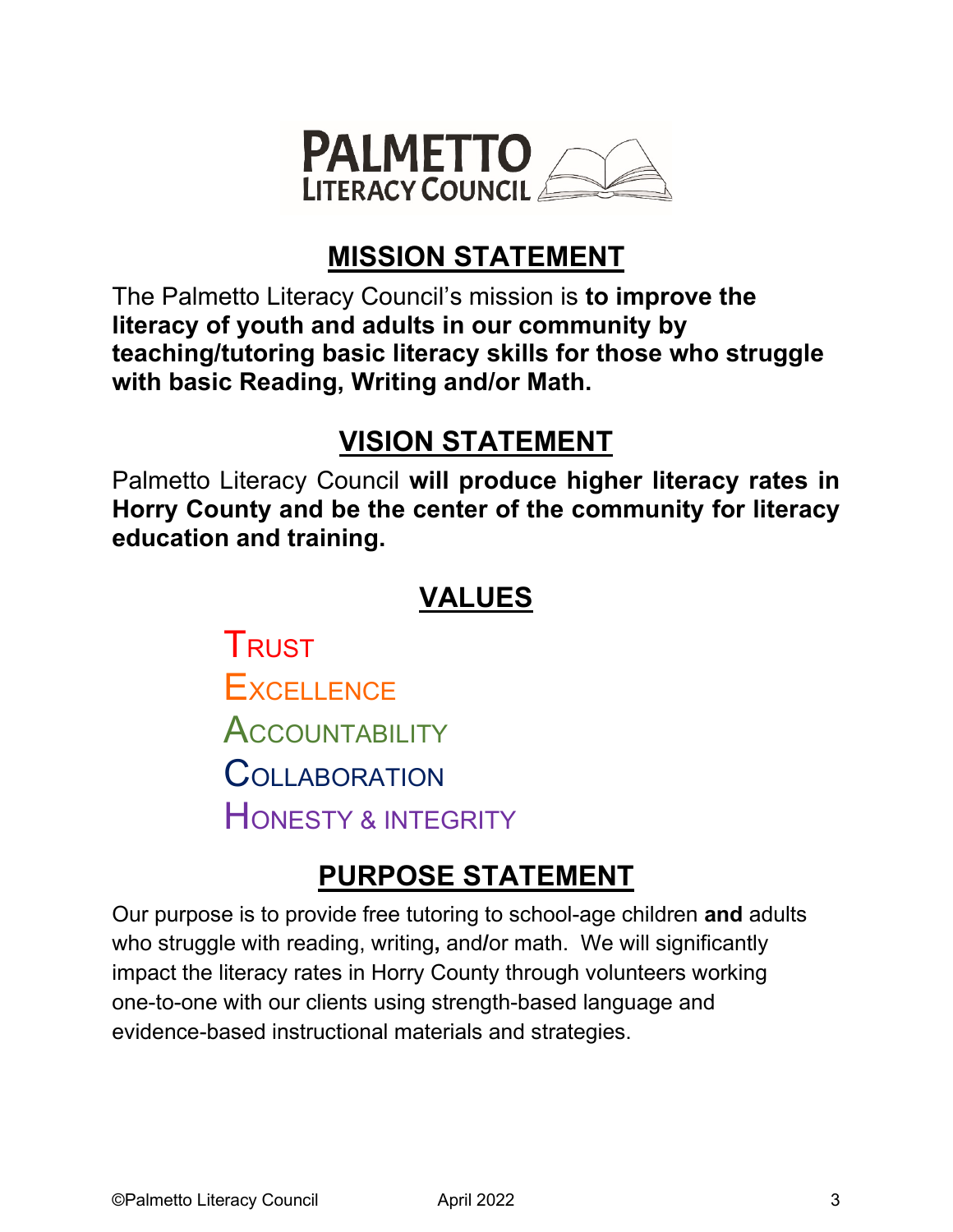#### **Introduction**

Volunteers are the backbone of our organization, and the Palmetto Literacy Council (PLC) could not do what we do without your help! A volunteer receives much more than s/he gives from the tutoring experience. Volunteers are appreciated as tutors, Board members, committee members, fundraisers, and advocates for literacy.

We hope this Handbook will be helpful as a review of the expectations and administrative aspects of our program. Please do not hesitate to let us know how PLC might improve its services for a more literate county.

## **Contact Details**

| Address:      | <b>Office Address</b><br><b>Mailing Address</b><br>1010 5 <sup>th</sup> Ave. N. Ext. Suite #102<br>1229 38 <sup>th</sup> Avenue N., #130<br>Myrtle Beach, SC 29577<br>Surfside Beach, SC 29575 |
|---------------|------------------------------------------------------------------------------------------------------------------------------------------------------------------------------------------------|
| Phone:        | 843-945-9278 office 843-685-5863 Dodi's mobile phone                                                                                                                                           |
| E-Mail:       | palmettoliteracycouncil@gmail.com<br>monthlyreport@palmettoliteracy.org Monthly Reports submitted here<br>info@palmettoliteracy.org                                                            |
| Website:      | https://www.palmettoliteracy.org                                                                                                                                                               |
| Office Hours: | Monday – Thursday<br>10:00 A.M. $-$ 2:00 P.M.*<br>(Please call prior to coming to the office to make sure<br>there is someone there.)                                                          |
| Staff         | Dodi Hodges, PhD., Executive Director                                                                                                                                                          |

\*These hours are subject to change depending on whether we have a volunteer or student intern available as a receptionist or if Dodi or other volunteers are at the office.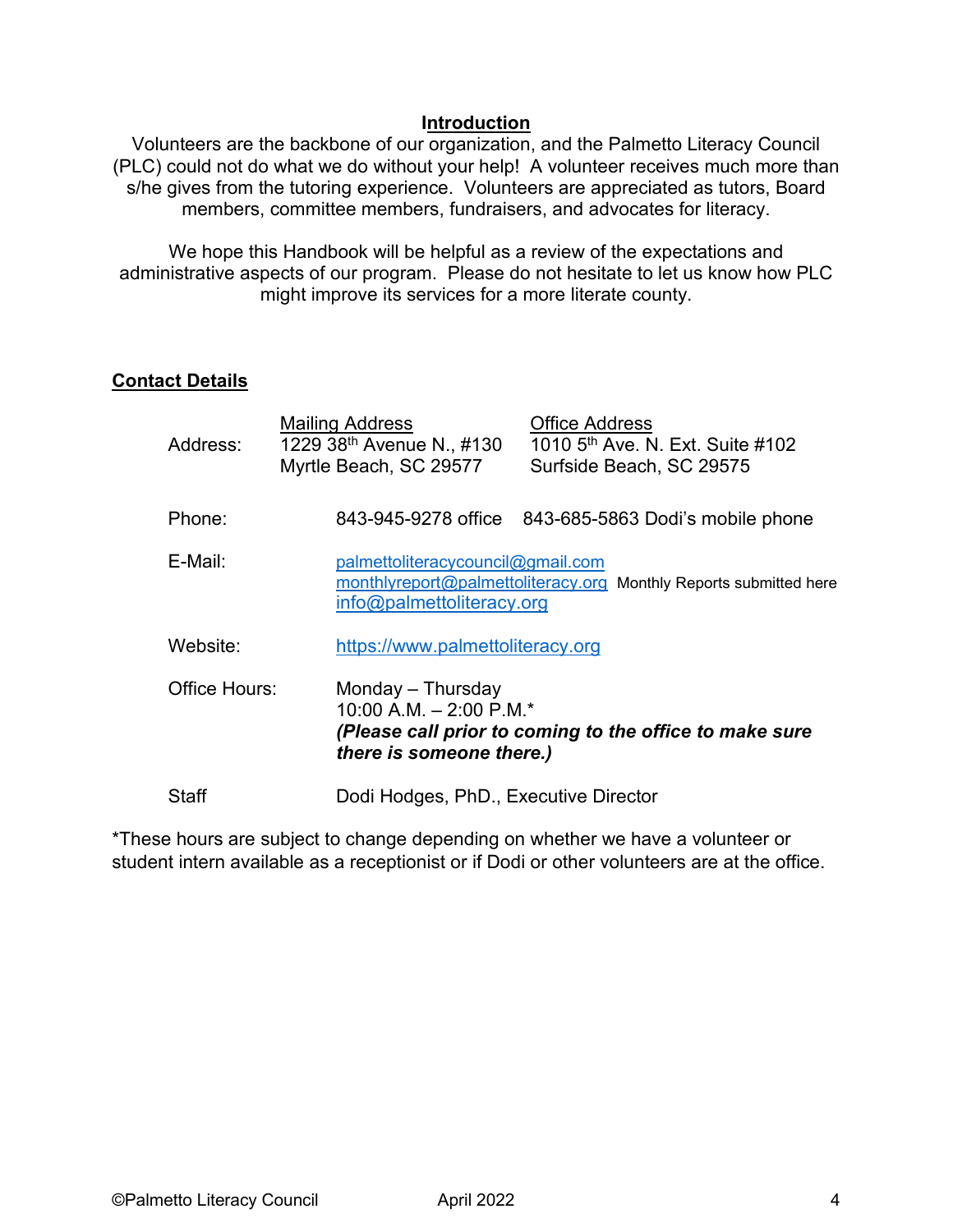# **Funding**

We receive funding from a number of sources. These include:

- Foundation Grants
- Business Donations
- Private Donations
- Fundraisers

#### **Volunteer Opportunities and Qualifications**

There are several areas where volunteers are encouraged to participate with our organization:

- 1. TUTOR
	- A. Purpose: To provide free tutoring services to children through adults in the areas of basic reading, writing and math.
	- B. Qualifications/Training:
		- the tutor must attend a Volunteer Orientation and Training Workshop;
		- **nust be eighteen (18) years of age and older;**
		- read at a  $12^{th}$  grade level;
		- pass a background check;
		- **dependable, prompt, and interested in helping others;**
		- **sensitive to different backgrounds and cultures;**
		- **Fig. 5** respectful of confidentiality;
		- **patient and optimistic.**

#### C. Tutor Commitment:

- **Tutor and student meet two (2) hours a week. A commitment of**
- For a period of at least six  $(6)$  months to one  $(1)$  year to build a relationship and see progress.
- D. Tutor Services: One-to-One tutoring in:
	- Evidence-based Literacy and Math Programs with adaptions for English Language Learners (ELL)
	- GED Preparation
- E. Tutor Policies
	- Tutoring must take place in a **public place** such as a library or a community center (please restore furniture to original position)
	- Confidentiality must always be maintained
	- Transportation of students **for any reason** is prohibited
	- The student and the PLC office must be notified if you need to cancel a session
	- Common sense should be exercised when determining whether to meet during inclement weather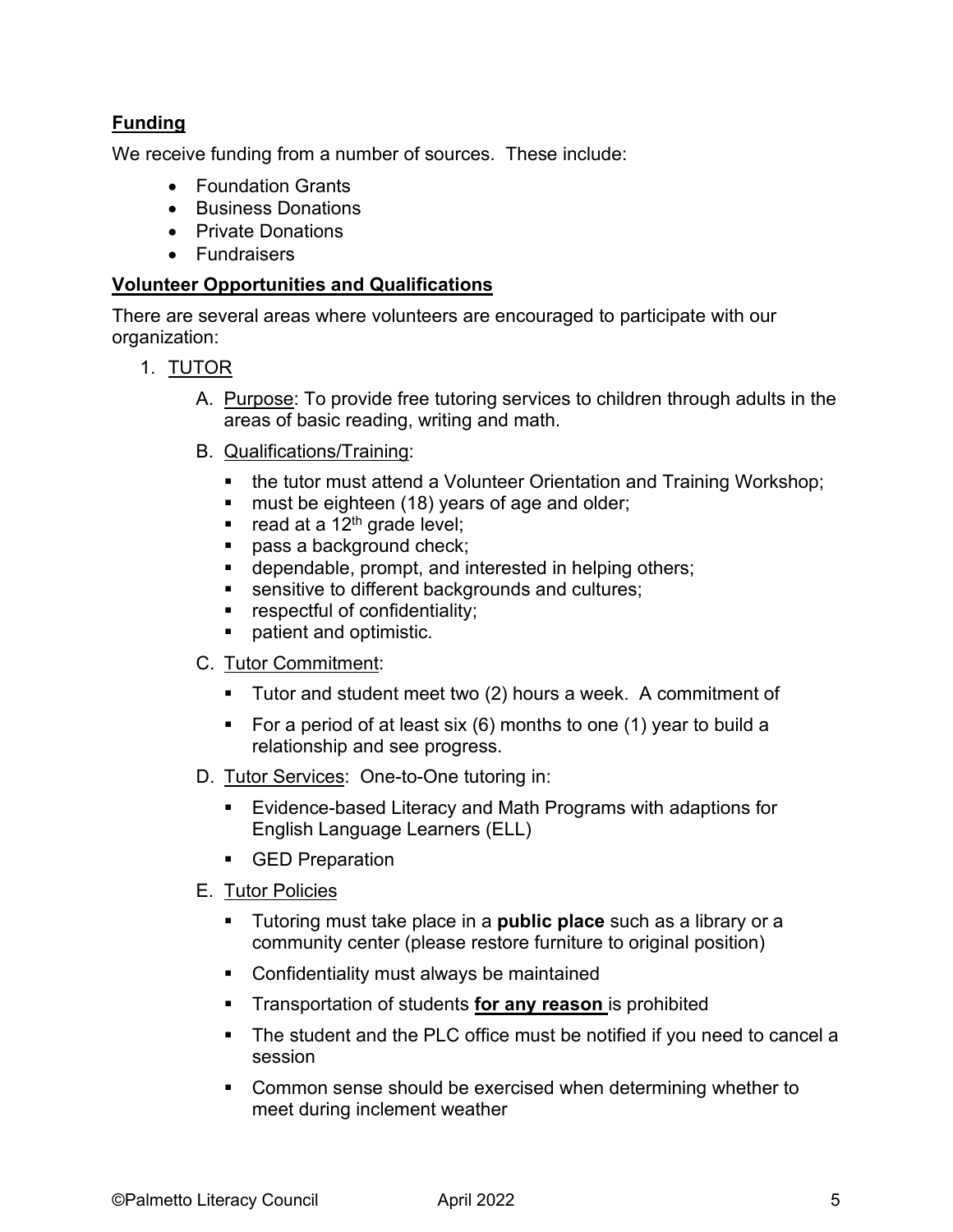- Political or religious groups, ideology or beliefs **shall not be endorsed**  during sessions
- All volunteers must pass a background check
- Tutors are required to submit a monthly reporting form on the 1st (first) of the month, stating the number of hours the tutor and student met and what material was covered. Send to: monthlyreport@palmettoliteracy.org
- A tutor may be dismissed due to misrepresenting his/her qualifications, not completing training classes or not complying with stated responsibilities listed under tutor policies

# 2. BOARD MEMBER

- A. Purpose: To promote and support with one's time, talent and finances the Mission, Vision and Values of the PLC in the community
- B. Qualifications/Training: Applicants will be interviewed by the Executive Director and be voted on by the current Board of Directors. Training will be required

# 3. GRANT WRITING

- A. Purpose:
	- Assist in the search for and writing of grants in conjunction with the Grant Committee and the Executive Director
	- **Pursue new grant opportunities to fund PLC's programs.**
- B. Qualifications/Training: Previous experience is desirable and welcomed.

# 4. FUNDRAISING/EVENT COMMITTEE

- A. Purpose: To assist PLC:
	- a. Ongoing need to raise funds
		- i. To provide free services for our students
		- ii. no-cost resource materials for our tutors. In addition,
	- b. To act as a representative of PLC at special events and meetings. This may include:
		- i. Monitoring information tables when invited to attend events
		- ii. Greeting and telling participants at events about PLC
- B. Qualifications/Training: Previous experience is desirable and welcomed

# 5. GOVERNANCE COMMITTEE

- A. Purpose: To ensure that the Board operates in compliance with established Bylaws and Policies
- B. Review and Update Bylaws and Policies at least twice a year